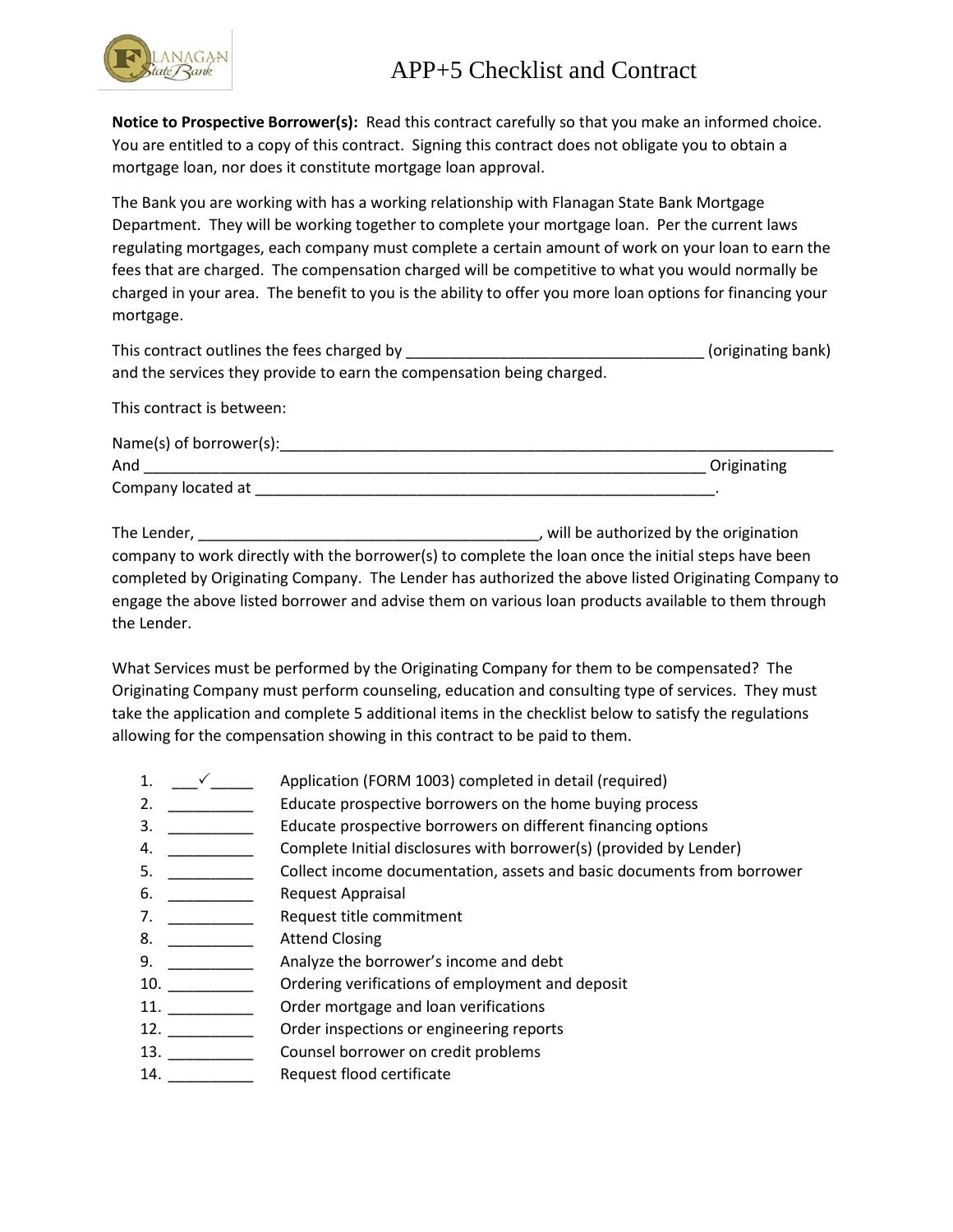

## **Who do I represent?**

I/We represent you. We are your agent and owe you a fiduciary duty. I owe all others a duty of fair and honest dealing. I will strive to insure you get the best loan terms possible that meet your loan objectives. I will receive a fee for my services to you through the mortgage loan from the lender (Flanagan State Bank).

## **What will I be paid and how the fees may work:**

The Lender, Flanagan State Bank, may charge an origination fee to you. The Origination section of the Loan Estimate may include an origination fee, discount points or underwriting fee payable to Flanagan State Bank. In turn, this allows the Originating Lender to receive an origination fee not to exceed 1.00%. This fee is payable to the Originating Lender from Flanagan State Bank. No other fees may be charged by the Originating Lender and therefore there will not be any duplication of fees. The fees charged must be reasonable based on the services provided and consistent to meet Equal Credit Opportunity Act regulations.

| For arranging your loan of up to \$_______________________ at an interest rate of __________%** and term of            |      |                  |
|------------------------------------------------------------------------------------------------------------------------|------|------------------|
| _________ years on a __________________(fixed/adjustable)                                                              |      |                  |
|                                                                                                                        |      |                  |
| <b>Contract Terms:</b><br>The financing request has started as either a: Prequalification OR Application (circle one). |      |                  |
| Prequalification Date: ___________                                                                                     |      |                  |
| Originating Company - Loan Officer Signature & Date                                                                    |      |                  |
|                                                                                                                        |      |                  |
| Borrower(s) Signature & Date:                                                                                          |      |                  |
|                                                                                                                        |      | Date <b>Date</b> |
|                                                                                                                        | Date |                  |